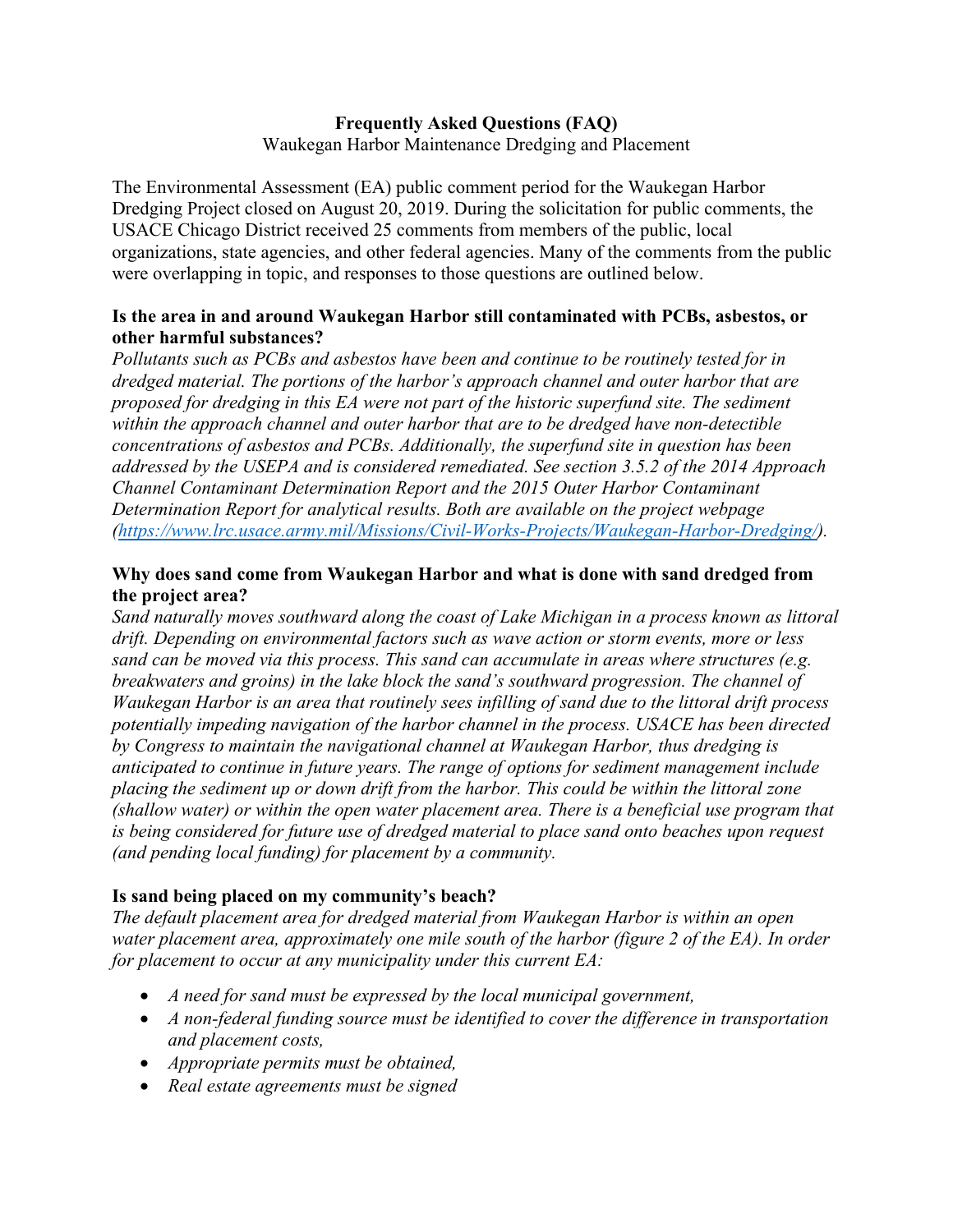• *A Memorandum of Understanding (MOU) executed between the Chicago District and the local government associated with sand placement.* 

*Currently, none of these requirements have been met and placement of dredged material is anticipated to be within open-water location(s) for the near term.* 

*Under a separate pilot program (Section 1122 of WRDA 2016), sand may be placed on any of the six beaches identified in the EA at 100% federal cost. During the feasibility phase of this pilot program, study findings and additional NEPA documentation, as necessary, will be released and an additional public review process will be initiated related to the specific plans developed during this process. It is anticipated that the placement of dredged material from Waukegan Harbor on public beaches under the Section 1122 pilot program would not be implemented until 2021 at the earliest.*

#### **Can my community obtain sand from somewhere else?**

*Yes. Priorities in local spending are not within the federal purview, and citizens may want to contact their local government officials with questions regarding local spending priorities. The proposed actions outlined in the EA relate to the federal navigational maintenance activities at Waukegan Harbor only. Local municipalities are under no obligation to place dredged material on their beaches and local activities related to beach nourishment or coastal management using other sand sources are not covered under this EA.*

#### **What area is being considered for these dredging and placement activities and what is the current condition?**

*The approach channel, advanced maintenance area, and outer harbor are the areas that are likely to be regularly dredged. Placement areas include an open water placement area south of the harbor, the littoral zone just offshore of designated municipal beaches, and potentially several municipal beaches. A full map of these locations can be found in figure 2 of the EA.* 

*Given the current, highly modified lakefront and manmade structures within and along the shoreline, there is no longer a "normal" state for the shoreline in the historical context. Many of the natural processes have been drastically changed or interrupted because of human construction. As a result, the shoreline is constantly eroding in many places, while also experiencing extensive shoaling in other areas. This results in capture of sand in areas such as around Waukegan Harbor resulting in a need for dredging to keep the harbor open and extensive erosion from others resulting in a loss of beach (p25, and Sections 3.1 and 3.2 of the EA). The expectation for the project area without intervention is outlined in section 2.1 of the EA and the expectation of the area with intervention is outlined in section 4.1.2 of the EA.* 

## **How much and what kind of material could be dredged and placed on beaches if an agreement was reached between the local municipality and the Chicago District?**

*The sediment at Waukegan Harbor is clean sand. The federal navigational maintenance project does not include shoreline protection or armoring (i.e. placing of stone). Quantities of dredged material to be placed are dependent on material available. The initial volume estimates are given in the EA, however the amount of sediment that could be placed on beaches would vary over time based on water levels, storm conditions, shoreline erosion, and littoral drift.*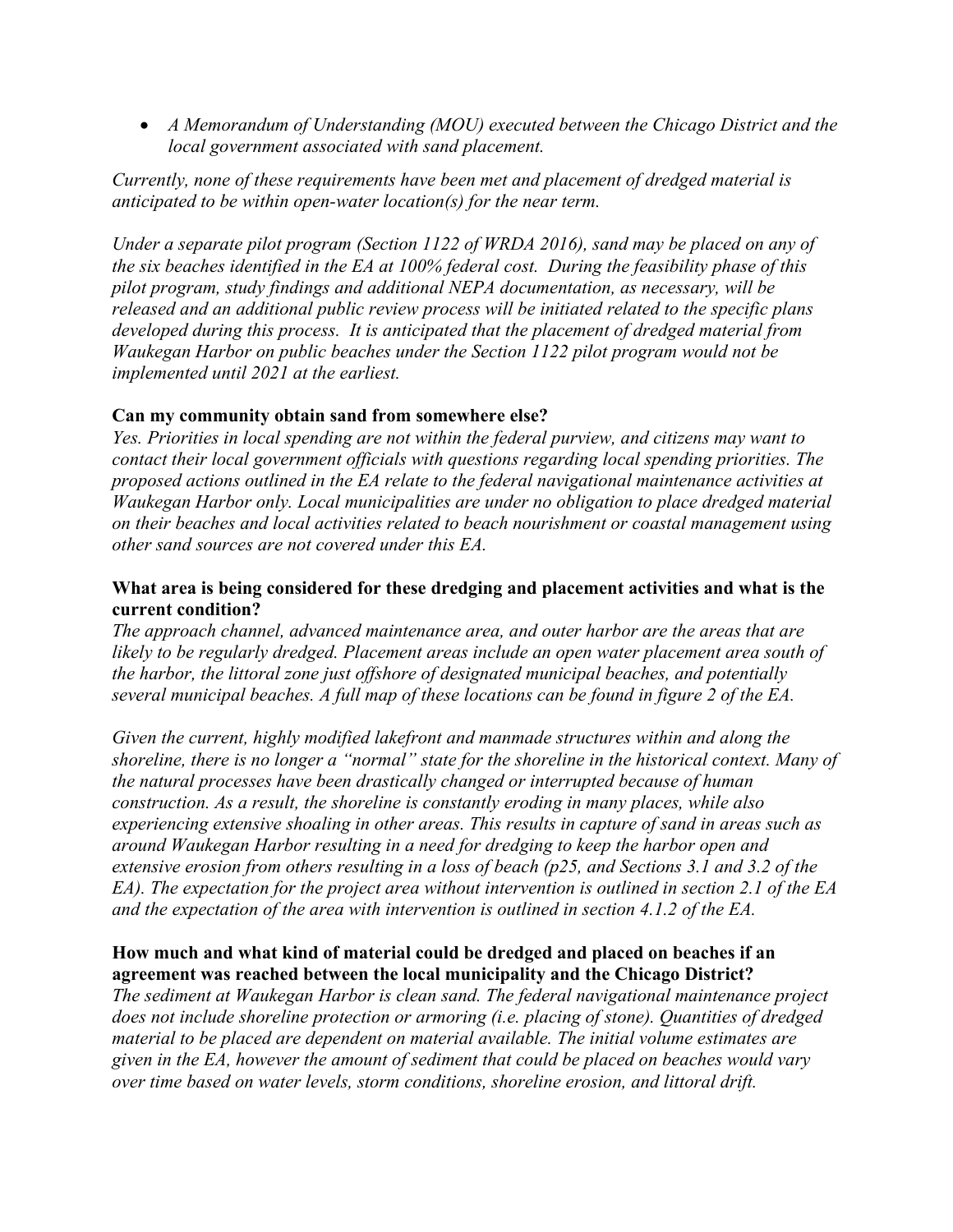- *Waukegan Municipal Beach – There was no specific identification of how much sand would be needed to sustain the beach or specific areas within the beach to place the sand. About 1.56 acres was identified as being viable for placing sand within the beach and surf zone.*
- *Foss Park Beach – The requested amount of sand is about 4,477 cyds. That would cover an estimated 2.27 acres.*
- *Sunrise Beach – The requested amount of sand is about 769 cyds. That would cover about 1.08 acres of beach and surf zone.*
- *Glencoe Beach – The requested amount of sand is about 1,500 cyds. That would cover about 1.16 acres of beach and surf zone.*
- *Lee Street Beach, Greenwood Street Beach, & Dog Beach – The requested amount of sand is about 3,000 cyds. That would cover about 6.27 acres of beach and surf zone.*
- *The Open Water South Placement Area measures 4,000 feet north to south.*
- *Illinois Beach State Park covers 6.5 miles of Lake Michigan shoreline.*

*This is a continuing operation as long as there is ongoing funding for navigation dredging in this area. Each year dredging and placement is conducted and operations will last approximately 1-3 months depending on the volume of sediment to be dredged, weather conditions, the equipment provided by the contractor, and other factors.* 

# **Is the dredging activity sustainable?**

*USACE has been directed by Congress to maintain the navigational channel at Waukegan Harbor, thus dredging is anticipated to continue in future years pending funding for dredging operations. The range of options for sediment management include placing the sediment up or down drift from the harbor, either in the littoral zone (shallow water) or on the beach, at many locations. To the extent that the placement locations mimic the historic natural sand migration processes, this is a sustainable activity, however, the ability to continually exercise the option to place sand on the beaches is dependent upon local and federal funding. There is a Great Lakes Coastal Resiliency Study that is currently being conducted that might bring to light additional options for the long term management of the Lake's shoreline.* 

## **Who conducts the dredging and placement?**

*Dredging is conducted by commercial dredging contractors for USACE. These contractors are responsible for acquiring their equipment. The companies operate within the Great Lakes system and are familiar with the rules, regulations, and requirements of operating within this system.* 

## **How is sediment tested and what standards are adhered to?**

*USACE follows the Great Lakes Testing Manual, developed by USEPA and USACE, when evaluating sediment. Illinois EPA also maintains conditions as part of the Clean Water Act Section 401 Water Quality Certification for this project. Any sediment being placed in water or below the ordinary high water mark (such as a beach) are regulated by the State of Illinois under Title 35 of the Illinois Administrative Code. Standards for Lake Michigan can be found throughout the Illinois Pollution Control Board website* 

*(*[https://pcb.illinois.gov/SLR/IPCBandIEPAEnvironmentalRegulationsTitle35\)](https://pcb.illinois.gov/SLR/IPCBandIEPAEnvironmentalRegulationsTitle35). *The Chicago District has sampled in the past for contaminants and results can be found in the contaminate determinations found on the district's webpage [\(https://www.lrc.usace.army.mil/Missions/Civil-](https://www.lrc.usace.army.mil/Missions/Civil-Works-Projects/Waukegan-Harbor-Dredging/)*